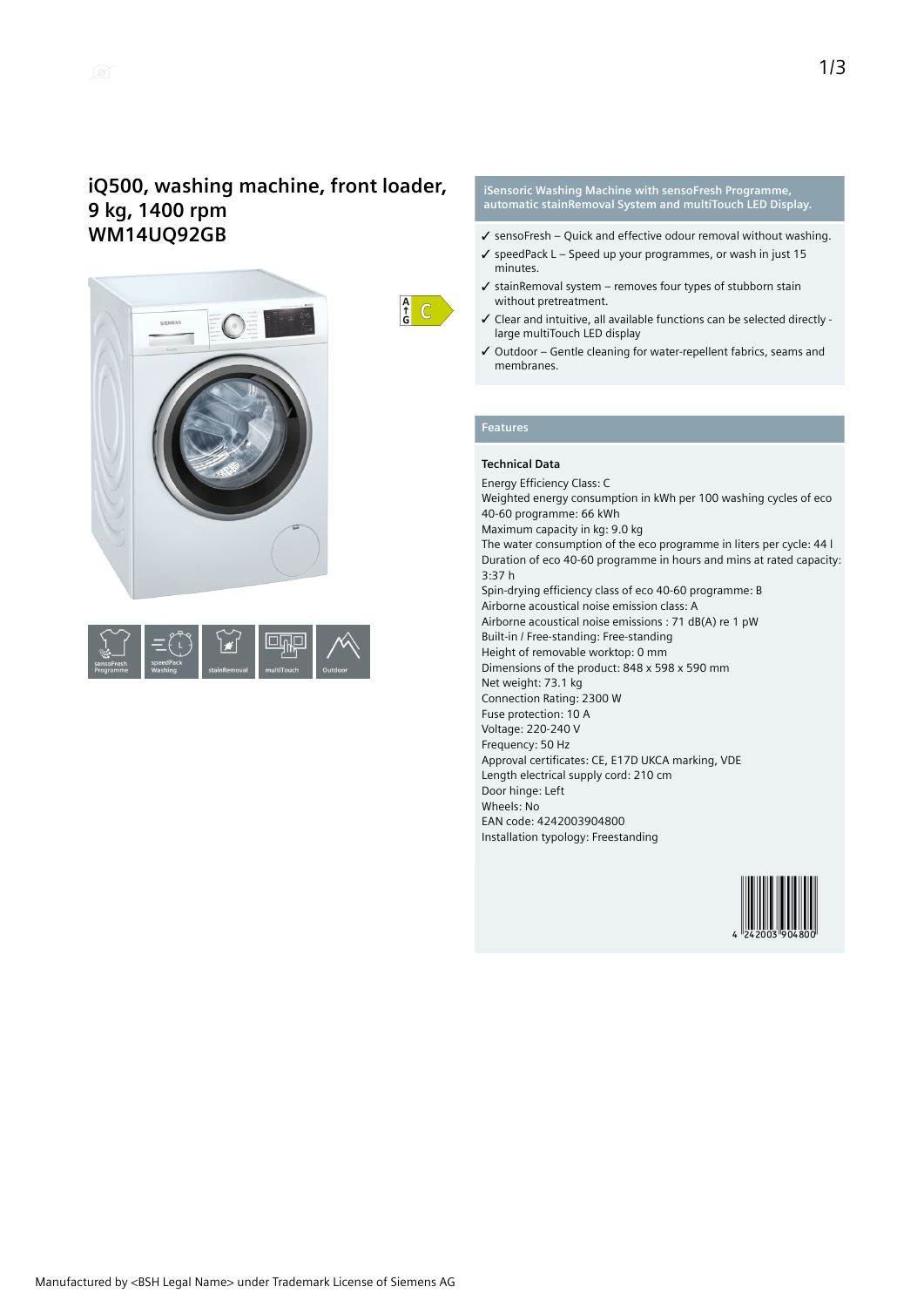## **iQ500, washing machine, front loader, 9 kg, 1400 rpm WM14UQ92GB**

### **Features**

#### **Performance**

- Energy Efficiency Class<sup>1</sup>: C
- Energy<sup>2</sup> / Water<sup>3</sup>: 66 kWh / 44 litres
- Load capacity: 1 9 kg
- Programme duration⁴: 3:37 h:min
- Spin drying efficiency class: B
- Spin speed\*\*: 400 1400 rpm
- Noise level: 71 dB (A) re 1 pW
- Noise efficiency class: A

#### **Programmes/functions**

- Standard programmes: cottons, easy care, delicates, wool hand wash
- Special programmes: drum clean with reminder, shirts/blouses, HygienicSteam Odor Removal, Outdoor, drain / spin, mixed fabrics, single rinse, rapid 15 minute quick wash

#### **Key features**

- varioSpeed: Up to 65% reduced washing cycle \*\*\*
- sensoFresh Programme: Effective odour removal in short time, even for sensitive and non-washable fabrics
- autoStain removal system (ASR) 4 stain removal options at the touch of a button
- Touch control buttons: less ironing, stain selection, Child lock, Memory, Rinse plus +1+2+3, rinse hold, start/pause with reload function, temperature selection, varioSpeed, prewash, spin speed selection, Water & Rinse Plus, start time delay/Rinse Hold

#### **Additional features**

- Reload Function: Stop the washing machine to add any forgotten items of laundry to the drum.
- Large LED-Display for programme status indication, temperature selection, spin speed, remaining time and 24 hours end time delay, load recommendation and consumption indication
- Drum volume: 63 litres
- drum interior light
- waveDrum: for highly effective and extremely gentle laundry care
- drum clean with reminder function
- Large silver-black grey door with 171° opening and 32cm porthole opening
- Reload facility
- iQdrive with 10 year warranty
- EcoSilence drive with 10 year warranty
- waterPerfect Plus: for efficient use of water even with small loads thanks to intelligent sensor technology.
- Consump indicator energy+water, autoStain removal system (ASR)
- antiVibration Design for more stability and quietness
- Sound insulation by additional noise reduction material
- Multiple water protection
- Consumption indicator: Information about water and energy consumption prior to start of programme
- Jog dial with integrated on/off control
- Foam detection system
- Detergent over dosage display
- Out of balance load adjustment
- Electronic child safety package
- Acoustic signals: Buzzer
- Detergent dispensing: From front

● Divider for Liquid Detergent

#### **Technical Information**

- Slide-under installation
- Dimensions (H x W): 84.8 cm x 59.8 cm
- Appliance depth: 59.0 cm
- Appliance depth incl. door: 63.2 cm
- Appliance depth with open door: 106.3 cm
- *¹ Scale of Energy Efficiency Classes from A to G*
- *² Energy consumption in kWh per 100 cycles (in programme Eco 40-60) ³ Weighted water consumption in litres per cycle (in programme Eco*
	-
- *40-60) ⁴ Duration of Eco 40-60 programme*
- *\*\* Values are rounded.*

*\*\*\* Comparison between the program duration of Easy-care 40°C and the program duration of Easy-care 40°C + activated varioSpeed option*